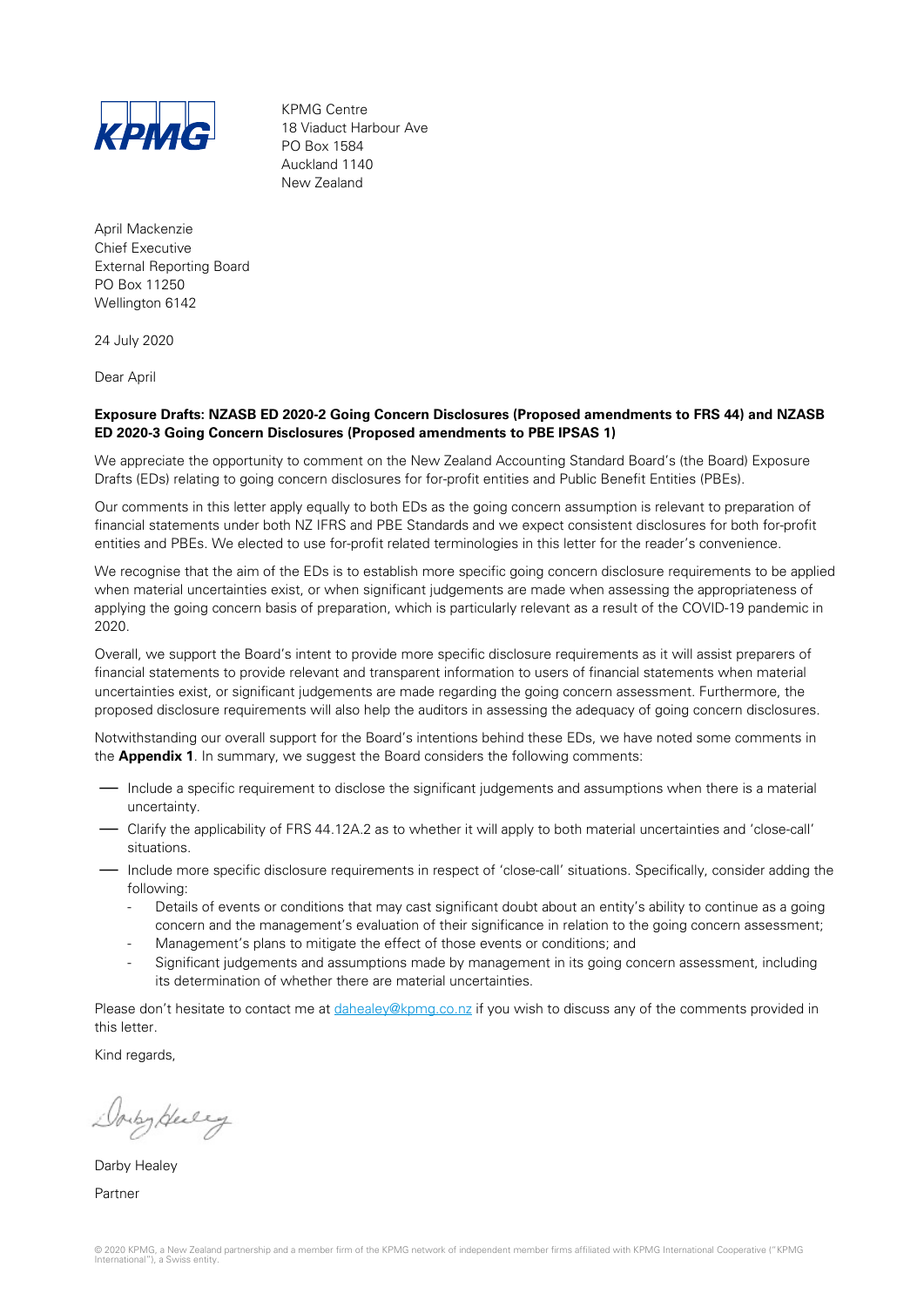# **Appendix 1**

## Question 1

Do you agree with the proposal to introduce more specific disclosure requirements when the going concern assessment has involved the consideration of material uncertainties? If you disagree, please explain why.

We support the Board's proposals to introduce more specific disclosure requirements when the going concern assessment has involved the consideration of material uncertainties as this will align the disclosure requirements under the accounting and the auditing standards. However, we believe that the EDs should include additional specific disclosure requirements on certain aspects to help preparers provide more useful and meaningful information in the financial statements. We have noted the following comments for the Board to consider in finalising the proposed disclosures under FRS 44.12A.1 and 12A.2:

- 1) The specific disclosure requirements under point (a) to (d) under FRS 44.12A.1 align with the requirements under paragraph 20 of ISA (NZ) 570 (Revised) *Going Concern.* However, there are no specific requirements to disclose the following:
	- a) Management's evaluation of the significance of the events or conditions that may cast significant doubt on the entity's ability to continue as a going concern;
	- b) Significant judgements and assumptions made by management in their going concern assessment including their determination of whether there are material uncertainties.

We believe that it is important to include the above-mentioned specific disclosure requirements as it will help the preparers of financial statements to disclose all the facts regarding the going concern assessment. The proposed disclosure requirements in the EDs along with our suggested additions will help the users of the financial statements understand the following:

- a) The nature of events or conditions that may cast significant doubt upon the entity's ability to make the going concern;
- b) Management's evaluation of the significance of such events or conditions on the entity's business
- c) Management's plans to mitigate the adversity expected to be caused by such events or conditions
- d) Any significant judgements and assumptions involved in determining why the material uncertainty remains and why the going concern assumption is still appropriate.

We have included the proposed wording in **Appendix 2** that the Board may consider using in place of the current FRS 44.12A.1 and 12A.2 wording.

2) It is not clear to us whether the Board intended to propose the disclosure requirements in FRS 44.12A.2 for 'close-call' situations only or in respect of both material uncertainties and 'close-call' situations. The ambiguity stems from the wording in paragraphs 14 and 27 of the Invitation to Comment - paragraph 27 states that FRS 44.12A.2 intends to cover only 'close-call' situations, while paragraph 14 notes that the general disclosure requirements of NZ IAS 1.122 apply when significant judgement is applied to both material uncertainties and 'close-call' situations.

We acknowledge that the current requirements under NZ IAS 1.122 require an entity to disclose all the significant judgements applied in preparation of the financial statements. However, we believe that by not stating all the specific disclosure requirements under FRS 44.12A.1, the EDs may fail to achieve their overall objective, i.e., to provide more specific disclosure requirements around material uncertainties and 'close-call' situations.

Therefore, we believe that the significant judgements (NZ IAS 1.122) and assumptions (NZ IAS 1.125) considered in the going concern assessment should be disclosed for both material uncertainties and 'close-call' situations.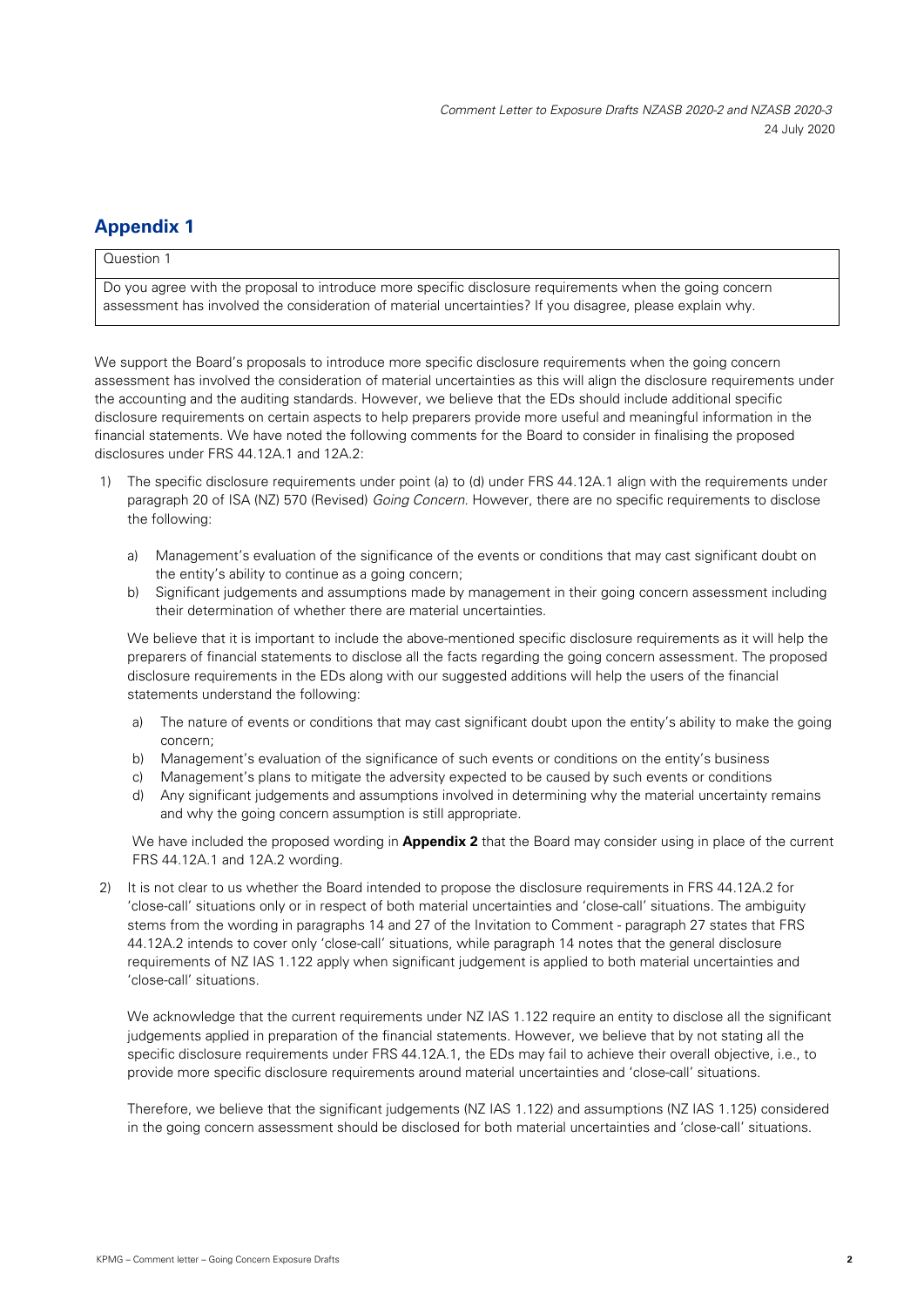*Comment Letter to Exposure Drafts NZASB 2020-2 and NZASB 2020-3*  24 July 2020

3) We have also noted that Australian Accounting Standard Board and Auditing and Assurance Standard Board have issued a joint publication in May 2020 which addresses the impact of COVID-19 on going concern and related assessments [\(Click here for the Joint Publication\)](https://www.aasb.gov.au/admin/file/content102/c3/AASB-AUASB_TheImpactOfCOVID19_05-19.pdf). Pages 17 and 18 of the joint publication provides suggested disclosure items under the different scenarios of the going concern assessment. We suggest the Board considers including similar items either under FRS 44 and PBE IPSAS 1 or in a guidance note which supplements the proposed disclosure requirements under the EDs. That may help the preparers of financial statements to understand the practical application of the proposed disclosure requirements in the EDs.

#### Question 2

Do you agree with the proposal to introduce more specific disclosure requirements when the going concern assessment has led to the conclusion that there are no material uncertainties, but significant judgement has been applied in reaching that conclusion? If you disagree, please explain why.

We support the Board's intention to introduce more specific disclosure requirements in the 'close-call' situations. However, we believe that the proposed disclosure requirements under FRS 44.12A.2 may not achieve the objective of the EDs.

FRS 44.12A.2 does not require the preparers to disclose any specific detailed information around 'close-call' situations (e.g., details of events or conditions that may cast significant doubt upon an entity's ability to continue as a going concern or management's assessment or plans to mitigate the adverse impact of such events or conditions). Instead, FRS 44.12A.2 refers only to the existing disclosure requirements as required under the paragraphs 122 and 125 of NZ IAS 1.

In our view, it is equally important to provide specific disclosures in 'close-call' situations. Enhanced disclosure will assist the preparers of financial statements to provide relevant and transparent information to users of the financial statements in these situations as well. We suggest the Board considers including the following specific disclosure requirements in the 'close-call' situations:

- a) Details events or conditions that may cast significant doubt about entity's ability to continue as a going concern and the management's evaluation of their significance in relation to the going concern assessment;
- b) Management's plan to mitigate the effect of these events of conditions; and
- c) Significant judgements and assumptions made by the management in its going concern assessment.

We also believe that the significant judgements (NZ IAS 1.122) and assumptions (NZ IAS 1.125) considered in the going concern assessment should be disclosed for both material uncertainties and 'close-call' situations – see comments under Question 1.

We have included the proposed wording in **Appendix 2** that the Board may consider using in place of the current FRS 44.12A.1 and 12A.2 wording.

#### Question 3

Do you agree with the proposed effective date of the amendments? If you disagree, please explain why.

We support the Board's proposed effective date of the amendments.

#### Question 4

Do you agree that there should be no disclosure concessions for Tier 2 entities due to the pervasive nature of the going concern assessment?

We support the Board's proposal that there should not be no disclosure concessions for Tier 2 entities due to the pervasive nature of the going concern assessment.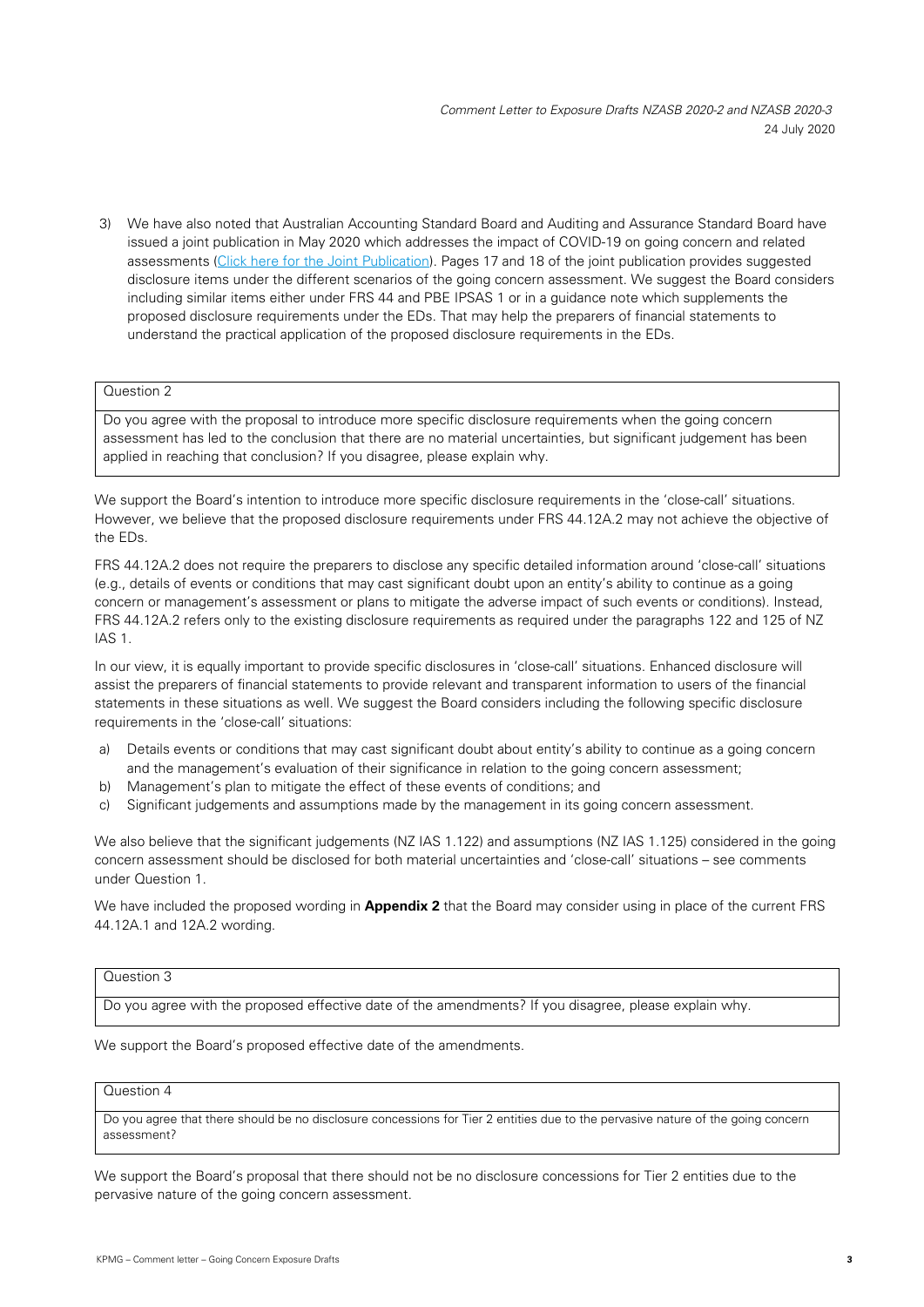*Comment Letter to Exposure Drafts NZASB 2020-2 and NZASB 2020-3*  24 July 2020

# Question 5

Are there any other issues in relation to going concern disclosures that you would like to be considered in the future?

We do not have any other issues in relation to going concern disclosures for the Board's considerations. However, we will continue to assess the situation and will share our suggestions (if any) to the Board in the future.

Question 6

Do you have any other comments on the proposals in this ED?

We do not have any other comments on the proposals in the EDs.